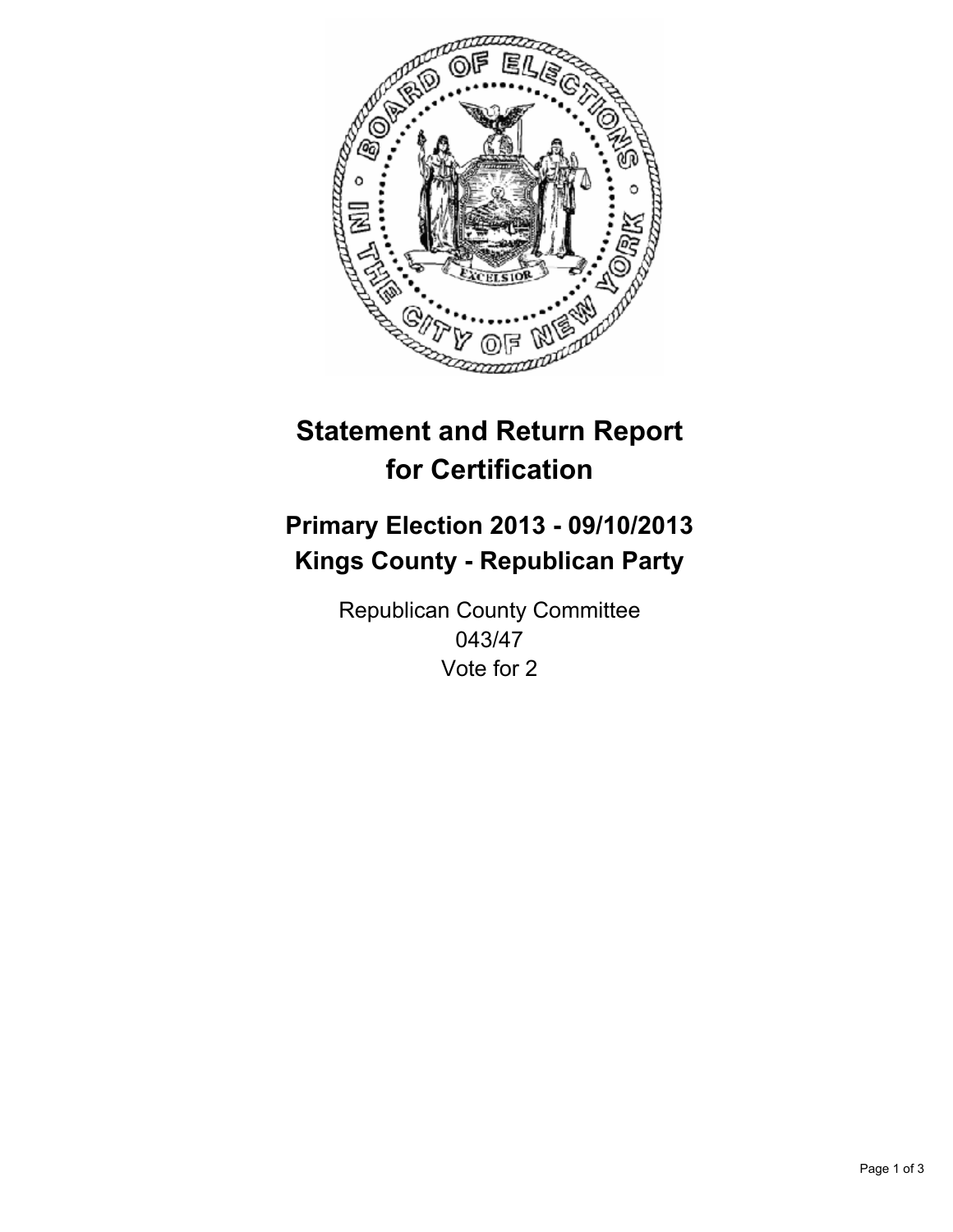

### **Assembly District 47**

| <b>EMERGENCY</b>      | 0  |
|-----------------------|----|
| ABSENTEE/MILITARY     | 3  |
| <b>FEDERAL</b>        | 0  |
| SPECIAL PRESIDENTIAL  | 0  |
| <b>AFFIDAVIT</b>      | 0  |
| KIN C. WONG           | 12 |
| CHING YEE K. WONGHO   | 8  |
| <b>FRANCES DEROSA</b> | 4  |
| DOMINICK P. DEROSA    | 6  |
| <b>Total Votes</b>    | 30 |